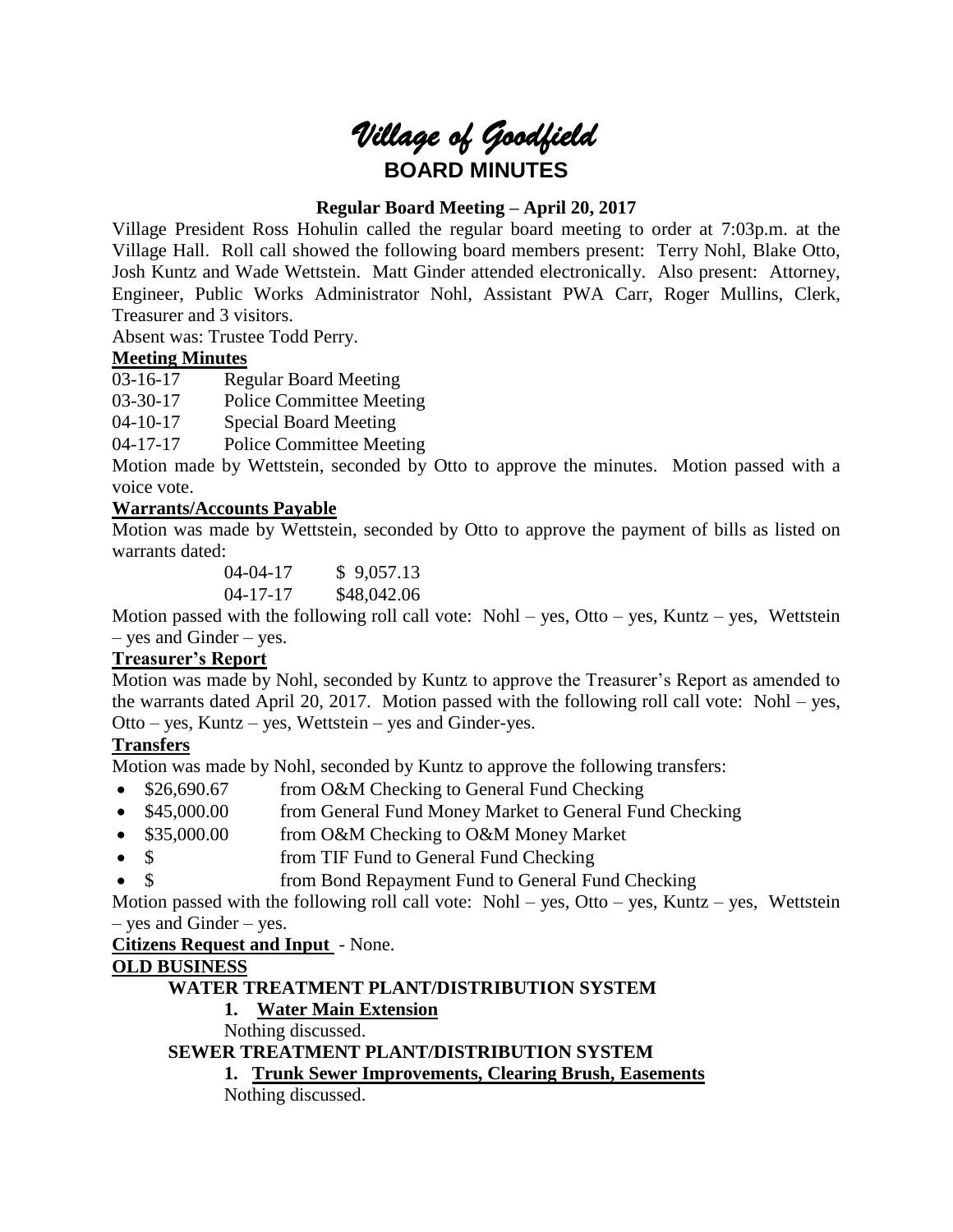#### **Payment of outstanding invoices upon request of Village Engineer**

There were no outstanding invoices.

### **IDOT MFT Documentation**

Engineer Yockey informed the Board that IDOT the past 4 years did not require paperwork for MFT seal coating and is now requiring that paperwork. Engineer Yockey brought paperwork to be signed for 2015 seal coat work.

#### **Skybeam (DTN) Agreement**

Agreement terminated March 19. They still have 60 days to remove equipment from tower.

#### **Rte. 117 Sanitary Sewer Service**

Still waiting on seeding.

#### **Comprehensive Plan/Mile and a half radius map**

Nothing discussed.

#### **The Lakes at Oak Valley Drainage Easements**

Still waiting for signatures.

### **Safety Improvement for Norfolk Southern Railroad @ Harrison & Birkey Street**

ICC Order was dated April 19, 2017. This will possibly bid next month. PWA Nohl will contact Railroad track supervisor to see when they think the railroad work will be completed.

#### **Police Contract**

Chief Brad Potts stated Deer Creek is firm on a 10% increase for the 2017-2018 Police Contract. After discussion the consensus of the Board was willing to agree to the 10% increase for one year. Motion was made by Otto, seconded by Wettstein to approve the 10% increase and authorize President Hohulin to sign the Agreement once it is approved by Deer Creek. Motion passed with the following roll call vote: Nohl – yes, Otto – yes, Kuntz – yes, Wettstein – yes and Ginder – yes.

#### **Park Mowing**

As stated in the 4-10-17 Special Board Meeting minutes the Park mowing bid was awarded to H&H Landscaping with the low bid of \$5,694.00 per season.

### **Street Repairs**

The Village will not do an MFT Program this year. There is some spray patching on road edges that needs to be done. Also need to seal cracks. Looked at drainage near CSI but it would be cost prohibitive to put a manhole in. There was discussion on putting hot mix on Birkey to Fisk Street and from Fisk to Robinson Street. A ball park cost would be \$15,000 for Birkey to Fisk and \$35,000 from Fisk to Robinson. A Streets & Alleys Committee meeting will be scheduled for 5-18-17 at 6:30 p.m. at the Village Hall, prior to the Regular Board meeting to discuss possibly overlaying Birkey Street to Robinson Street.

#### **ADDWC Donation**

The Village will not make a donation to ADDWC, Anyone personally is free to do so. **NEW BUSINESS**

### **Budget/Appropriations**

Treasurer Teresa DeGrave prepared a budget report for the Board to review. **CMS Health Insurance Renewal** – Tabled.